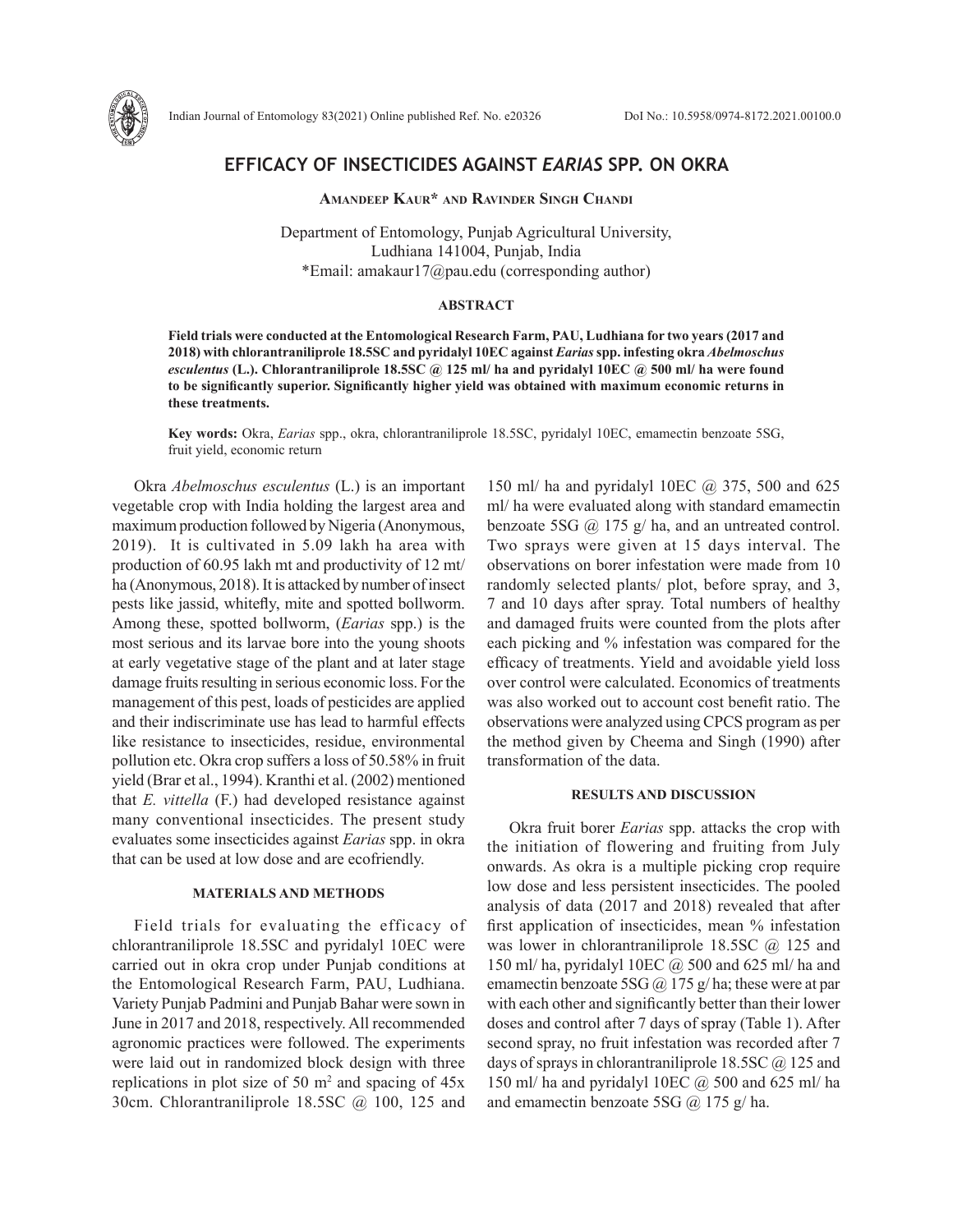|                                                                                                           | Avoid-                              | able               | yield<br>loss<br>(%)         | 22.37               |         | 26.79               |         | 30.69                         | 21.65             |         | 26.53                            |         | 29.66          |         | 28.44     |              |                  |         |               |                                                              |                                                                              |             |                                    |                           |                |                        |         |                                                                                                                           |
|-----------------------------------------------------------------------------------------------------------|-------------------------------------|--------------------|------------------------------|---------------------|---------|---------------------|---------|-------------------------------|-------------------|---------|----------------------------------|---------|----------------|---------|-----------|--------------|------------------|---------|---------------|--------------------------------------------------------------|------------------------------------------------------------------------------|-------------|------------------------------------|---------------------------|----------------|------------------------|---------|---------------------------------------------------------------------------------------------------------------------------|
|                                                                                                           | Yield                               | (q/ha)             |                              | 88.54               |         | 93.87               |         | 99.16                         | 87.71             |         | 93.54                            |         | 98.33          |         | 96.04     |              | 68.75            |         | 3.50          |                                                              |                                                                              |             |                                    |                           |                |                        |         |                                                                                                                           |
|                                                                                                           |                                     |                    |                              | $\overline{0.11}$   |         | 0.01                |         | 0.01                          | 0.10              |         | $\circ$                          |         | 0.01           |         | 0.03      |              | 0.53             |         | 0.06          |                                                              |                                                                              |             |                                    |                           |                |                        |         |                                                                                                                           |
|                                                                                                           |                                     | After second spray | 7DAS 10DAS                   | 0.06                |         | $\circ$             |         | $\circ$                       | 0.06              |         | $\circ$                          |         | $\circ$        |         | 0.01      |              | 0.50             |         | 0.04          |                                                              |                                                                              |             |                                    |                           |                |                        |         |                                                                                                                           |
|                                                                                                           |                                     |                    | 3DAS                         | 0.04                |         | 0.01                |         | $\circ$                       | 0.01              |         | ○                                |         | 0              |         | 0.04      |              | 0.47             |         | 0.03          |                                                              |                                                                              | Net returns | over control<br>(Rs/ha)            | 35216.87                  | 35920.62       | 40118.12               |         |                                                                                                                           |
|                                                                                                           |                                     |                    |                              | 0.10                |         | 0.03                |         | $\circ$                       | $\overline{0.11}$ |         | $\circ$                          |         | 0              |         | 0.03      |              | 0.33             |         | 0.05          |                                                              |                                                                              |             |                                    |                           |                |                        |         |                                                                                                                           |
|                                                                                                           | Number of natural enemies per plant | After first spray  | 7DAS 10DAS                   | 0.06                |         | 0.01                |         | $\circ$                       | 0.03              |         | $\circ$                          |         | 0              |         | 0.01      |              | 0.28             |         | 0.04          |                                                              |                                                                              | Income from | yield (Rs/ha)<br>additional        | 39571.87                  | 39020.62       | 42958.12               |         |                                                                                                                           |
|                                                                                                           |                                     |                    | 3DAS                         | 0.04                |         | 0.01                |         | 0.00                          | 0.03              |         | $\circ$                          |         | 0              |         | $\circ$   |              | 0.23             |         | 0.02          |                                                              |                                                                              |             |                                    |                           |                |                        |         |                                                                                                                           |
|                                                                                                           |                                     |                    | Pre                          | 0.15                |         | 0.16                |         | 0.23                          | 0.21              |         | 0.28                             |         | 0.14           |         | 0.25      |              | 0.16             |         | <b>NS</b>     |                                                              |                                                                              | Additional  | control (q/ ha)<br>yield over      | 25.12                     | 24.77          | 27.27                  |         |                                                                                                                           |
|                                                                                                           |                                     |                    | 10DAS                        | 2.88                | (9.72)  | 0.00                | (0.00)  | 0.00                          | 2.30<br>(0.00)    | (8.71)  | (0.00)                           |         | $0.00\,$       | (0.00)  | $0.00\,$  | (0.00)       | 19.82<br>(26.40) |         | (1.71)        |                                                              |                                                                              |             |                                    |                           |                |                        |         |                                                                                                                           |
| Table 1. Efficacy of insecticides against Earias spp. and their natural enemies in okra (2017-18, pooled) |                                     | After second spray | <b>7DAS</b>                  | 2.36                | (8.84)  | 0.00                | (0.00)  | 0.00                          | 2.52<br>(0.00)    |         | $(9.13)$<br>0.00<br>0.00<br>0.00 |         |                | (0.00)  | 0.00      | (0.00)       | 18.25            | (25.2)  | (1.09)        |                                                              | of chlorantraniliprole 18.5SC and pyridalyl 10EC against Earias spp. in okra | Cost of two | sprays (Rs/ ha)                    | 4355                      | 3100           | 2840                   |         | Cost of chlorantraniliprole 18.5SC: Rs 2463/150 ml, pyridalyl 10EC: Rs 1425/500 ml, emamectin benzoate 5SG: Rs 3700/500 g |
|                                                                                                           |                                     |                    | 3DAS                         | 4.39                | 12.09)  | 2.69                | (9.44)  | 2.37                          | 4.30<br>(8.85)    | (11.9)  | 2.57                             | (9.21)  | 2.36           | (8.84)  | 2.51      | (8.85)       | 16.94            | (24.27) | (3.13)        |                                                              |                                                                              |             |                                    |                           |                |                        |         |                                                                                                                           |
|                                                                                                           |                                     |                    | Pre                          | 6.79                | (15.09) | 5.23                | (13.22) | 4.95                          | 12.84)<br>6.23    | (14.39) | 5.18                             | (13.09) | 5.04           | (12.90) | 4.54      | 12.22        | 16.63            | (24.04) | (1.75)        |                                                              |                                                                              | Yield       | (q/ha)                             | 93.87                     | 93.54          | 96.04                  | 68.75   |                                                                                                                           |
|                                                                                                           | Mean fruit infestation (%)          |                    | 10DAS                        | 3.20                | (10.30) | 0.00                | (0.00)  | 0.00                          | (0.00)<br>3.51    | (10.70) | 0.00                             | (0.00)  | 0.00           | (0.00)  | 0.00      | (0.00)       | 15.01            | (22.77) | (1.02)        | transformations                                              |                                                                              | Dose        | $\left( \text{mJ}\right/ \text{g}$ | 125                       | 500            | 175                    |         |                                                                                                                           |
|                                                                                                           |                                     | After first spray  | <b>7DAS</b>                  | 3.91                | (11.39) | 0.69                | (3.38)  | $0.00\,$                      | 3.86<br>(0.00)    | (11.32) | 0.64                             | (3.24)  | 0.00           | (0.00)  | 0.00      | (0.00)       | 13.70            | (21.71) | (5.94)        |                                                              |                                                                              |             |                                    |                           |                |                        |         |                                                                                                                           |
|                                                                                                           |                                     |                    | 3DAS                         | 5.71                | (13.82) | 4.26                | (11.90) | 3.19<br>(10.19)               | 5.05              | (12.97) | $\frac{11}{4}$                   | (11.69) | 3.94           | (11.43) | 4.15      | (11.74)      | 12.89            | (21.02) | (2.34)        |                                                              | Table 2. Economics                                                           |             |                                    | Chlorantraniliprole 18.5S |                | Emamectin benzoate 5SG |         |                                                                                                                           |
|                                                                                                           |                                     |                    | Pre                          | 11.82               |         | 9.14                |         | 11.57                         | 9.31              |         | 10.11                            |         | 10.53          |         | 11.08     |              | 11.44            |         | ΧN            |                                                              |                                                                              | Treatments  |                                    |                           | Pyridalyl 10EC |                        | Control |                                                                                                                           |
|                                                                                                           | Dose/                               | ha                 | $\left( \text{ml/g} \right)$ | 100                 |         | 125                 |         | 150                           | 375               |         | 500                              |         | 625            |         | 175       |              | ı                |         |               |                                                              |                                                                              |             |                                    |                           |                |                        |         |                                                                                                                           |
|                                                                                                           | Treatments                          |                    |                              | Chlorantraniliprole | 18.5SC  | Chlorantraniliprole | 18.5SC  | Chlorantraniliprole<br>18.5SC | Pyridalyl 10EC    |         | Pyridalyl 10EC                   |         | Pyridalyl 10EC |         | Emamectin | Benzoate 5SG | Control          |         | $CD (p=0.05)$ | *Mean of three replications; Figures in parentheses arc sine |                                                                              |             |                                    |                           |                |                        |         |                                                                                                                           |

| Treatmen                   | Dose   | Yield  | Cost of two   | Additional                          | Income from                             | Net returns                |
|----------------------------|--------|--------|---------------|-------------------------------------|-----------------------------------------|----------------------------|
|                            | (ml/g) | (q/ha) | prays (Rs/ha) |                                     | additional                              | ver control                |
|                            |        |        |               | yield over<br>control $(q/\hbar a)$ | yield $(Rs/ha)$<br>$\frac{39571.87}{ }$ | $\frac{(Rs/ha)}{35216.87}$ |
| Chlorantraniliprole 18.5SC |        | 93.87  | 4355          | $\frac{25.12}{ }$                   |                                         |                            |
| Pyridalyl 10EC             |        | 93.54  |               | 24.77                               | 9020.62                                 | 35920.62                   |
| Emamectin benzoate 5SG     |        | 96.04  | 2840          | 27.27                               | 42958.12                                | 40118.12                   |
| Control                    |        | 68.75  |               |                                     |                                         |                            |
|                            |        |        |               |                                     |                                         |                            |